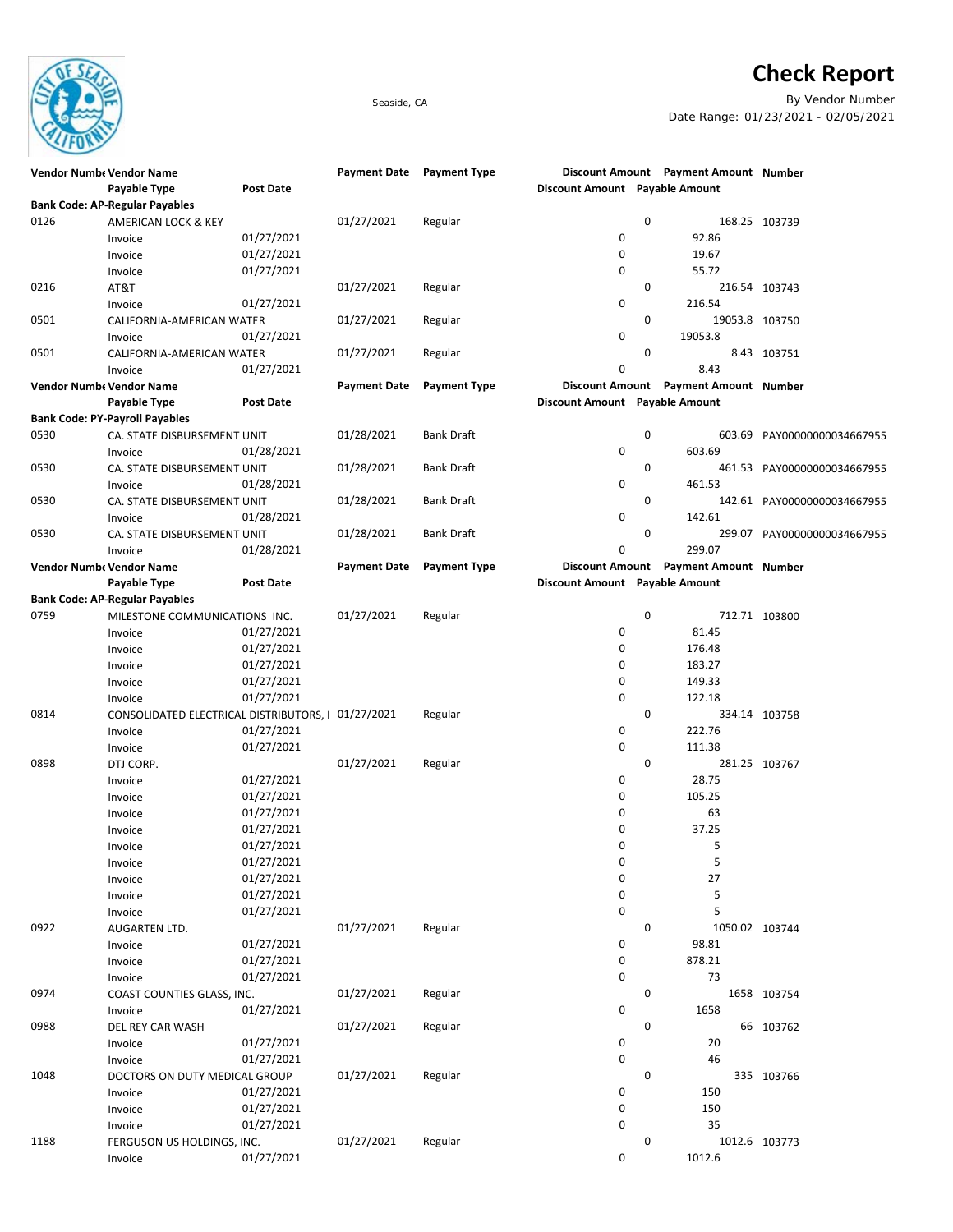| 1224 | <b>FIRST ALARM</b>                                |                  | 01/27/2021          | Regular             |                                | 0 |                                       | 175 103774    |
|------|---------------------------------------------------|------------------|---------------------|---------------------|--------------------------------|---|---------------------------------------|---------------|
|      | Invoice                                           | 01/27/2021       |                     |                     | 0                              |   | 35                                    |               |
|      | Invoice                                           | 01/27/2021       |                     |                     | 0                              |   | 35                                    |               |
|      | Invoice                                           | 01/27/2021       |                     |                     | 0                              |   | 35                                    |               |
|      | Invoice                                           | 01/27/2021       |                     |                     | 0                              |   | 35                                    |               |
|      | Invoice                                           | 01/27/2021       |                     |                     | 0                              |   | 35                                    |               |
| 1388 | W.W.GRAINGER, INC.                                |                  | 01/27/2021          | Regular             |                                | 0 | 1508.31 103839                        |               |
|      | Invoice                                           | 01/27/2021       |                     |                     | 0                              |   | 442.07                                |               |
|      | Invoice                                           | 01/27/2021       |                     |                     | 0                              |   | 118.52                                |               |
|      |                                                   |                  |                     |                     |                                |   |                                       |               |
|      | Invoice                                           | 01/27/2021       |                     |                     | 0                              |   | 118.52                                |               |
|      | Invoice                                           | 01/27/2021       |                     |                     | 0                              |   | 730.74                                |               |
|      | Invoice                                           | 01/27/2021       |                     |                     | 0                              |   | 98.46                                 |               |
| 1388 | W.W.GRAINGER, INC.                                |                  | 01/27/2021          | Regular             |                                | 0 |                                       | 98.46 103840  |
|      | Invoice                                           | 01/27/2021       |                     |                     | 0                              |   | 98.46                                 |               |
| 1391 | <b>GRANITE CONSTRUCTION COMPANY</b>               |                  | 01/27/2021          | Regular             |                                | 0 |                                       | 367.08 103776 |
|      | Invoice                                           | 01/27/2021       |                     |                     | 0                              |   | 367.08                                |               |
|      | Vendor Numbe Vendor Name                          |                  | <b>Payment Date</b> | <b>Payment Type</b> |                                |   | Discount Amount Payment Amount Number |               |
|      | Payable Type                                      | <b>Post Date</b> |                     |                     | Discount Amount Payable Amount |   |                                       |               |
| 1392 | <b>GRANITE ROCK COMPANY</b>                       |                  | 01/27/2021          | Regular             |                                | 0 |                                       | 552.45 103777 |
|      | Invoice                                           | 01/27/2021       |                     |                     | 0                              |   | 455.18                                |               |
|      | Invoice                                           | 01/27/2021       |                     |                     | 0                              |   | 97.27                                 |               |
| 1569 |                                                   |                  | 01/27/2021          | Regular             |                                | 0 |                                       | 4176.9 103783 |
|      | <b>HOPE SERVICES</b>                              |                  |                     |                     |                                |   | 4176.9                                |               |
|      | Invoice                                           | 01/27/2021       |                     |                     | 0                              |   |                                       |               |
| 1743 | ORION DISTRIBUTING INC.                           |                  | 01/27/2021          | Regular             |                                | 0 |                                       | 255.53 103807 |
|      | Invoice                                           | 01/27/2021       |                     |                     | 0                              |   | 179.32                                |               |
|      | Invoice                                           | 01/27/2021       |                     |                     | 0                              |   | 76.21                                 |               |
| 1924 | LEAGUE OF CAL. CITIES                             |                  | 01/27/2021          | Regular             |                                | 0 |                                       | 40 103790     |
|      | Invoice                                           | 01/27/2021       |                     |                     | 0                              |   | 40                                    |               |
| 1971 | LIEBERT CASSIDY WHITMORE                          |                  | 01/27/2021          | Regular             |                                | 0 |                                       | 3601 103792   |
|      | Invoice                                           | 01/27/2021       |                     |                     | 0                              |   | 76                                    |               |
|      | Invoice                                           | 01/27/2021       |                     |                     | 0                              |   | 3525                                  |               |
| 2186 | <b>MISSION UNIFORM SERVICE</b>                    |                  | 01/27/2021          | Regular             |                                | 0 | 1476.39 103801                        |               |
|      | Invoice                                           | 01/27/2021       |                     |                     | 0                              |   | 7.66                                  |               |
|      | Invoice                                           | 01/27/2021       |                     |                     | 0                              |   | 7.2                                   |               |
|      | Invoice                                           | 01/27/2021       |                     |                     | 0                              |   | 130.16                                |               |
|      |                                                   |                  |                     |                     | 0                              |   |                                       |               |
|      | Invoice                                           | 01/27/2021       |                     |                     |                                |   | 415.41                                |               |
|      | Invoice                                           | 01/27/2021       |                     |                     | 0                              |   | 104.59                                |               |
|      | Invoice                                           | 01/27/2021       |                     |                     | 0                              |   | 140.16                                |               |
|      | Invoice                                           | 01/27/2021       |                     |                     | 0                              |   | 426.46                                |               |
|      | Invoice                                           | 01/27/2021       |                     |                     | 0                              |   | 104.59                                |               |
|      | Invoice                                           | 01/27/2021       |                     |                     | 0                              |   | 140.16                                |               |
| 2205 | MONTEREY CO. CONVENTION & VISITOR'S BL 01/27/2021 |                  |                     | Regular             |                                | 0 | 11392.92 103803                       |               |
|      | Invoice                                           | 01/27/2021       |                     |                     | 0                              |   | 11392.92                              |               |
| 2236 | MBS BUSINESS SYSTEMS                              |                  | 01/27/2021          | Regular             |                                | 0 | 1407.05 103798                        |               |
|      | Invoice                                           | 01/27/2021       |                     |                     | 0                              |   | 107.36                                |               |
|      | Invoice                                           | 01/27/2021       |                     |                     | 0                              |   | 1299.69                               |               |
| 2279 | COUNTY OF MONTEREY IT DEPT.                       |                  | 01/27/2021          | Regular             |                                | 0 | 2931.12 103760                        |               |
|      | Invoice                                           | 01/27/2021       |                     |                     | 0                              |   | 1242                                  |               |
|      |                                                   |                  |                     |                     | 0                              |   | 1242                                  |               |
|      | Invoice                                           | 01/27/2021       |                     |                     |                                |   |                                       |               |
|      | Invoice                                           | 01/27/2021       |                     |                     | 0                              |   | 447.12                                |               |
| 2328 | <b>WALLACE GROUP</b>                              |                  | 01/27/2021          | Regular             |                                | 0 | 33915.83 103841                       |               |
|      | Invoice                                           | 01/27/2021       |                     |                     | 0                              |   | 33595.83                              |               |
|      | Invoice                                           | 01/27/2021       |                     |                     | 0                              |   | 320                                   |               |
| 2351 | <b>HICKS &amp; HORNELL</b>                        |                  | 01/27/2021          | Regular             |                                | 0 |                                       | 923.64 103782 |
|      | Invoice                                           | 01/27/2021       |                     |                     | 0                              |   | 359.31                                |               |
|      | Invoice                                           | 01/27/2021       |                     |                     | 0                              |   | 513.92                                |               |
|      | Invoice                                           | 01/27/2021       |                     |                     | 0                              |   | 50.41                                 |               |
| 2426 | McDONALD REFRIGERATION INC                        |                  | 01/27/2021          | Regular             |                                | 0 |                                       | 310.15 103799 |
|      | Invoice                                           | 01/27/2021       |                     |                     | 0                              |   | 175.15                                |               |
|      | Invoice                                           | 01/27/2021       |                     |                     | 0                              |   | 135                                   |               |
| 2652 | PACIFIC GAS & ELECTRIC                            |                  | 01/27/2021          | Regular             |                                | 0 |                                       | 5631 103808   |
|      |                                                   | 01/27/2021       |                     |                     | 0                              |   | 5631                                  |               |
|      | Invoice                                           |                  |                     |                     |                                |   |                                       |               |
| 2652 | PACIFIC GAS & ELECTRIC                            |                  | 01/27/2021          | Regular             |                                | 0 | 5978.38 103809                        |               |
|      | Invoice                                           | 01/27/2021       |                     |                     | 0                              |   | 5978.38                               |               |
| 2652 | PACIFIC GAS & ELECTRIC                            |                  | 01/27/2021          | Regular             |                                | 0 | 5527.16 103810                        |               |
|      | <b>Vendor Numbe Vendor Name</b>                   |                  | <b>Payment Date</b> | <b>Payment Type</b> |                                |   | Discount Amount Payment Amount Number |               |
|      | Payable Type                                      | <b>Post Date</b> |                     |                     | Discount Amount Payable Amount |   |                                       |               |
|      | Invoice                                           | 01/27/2021       |                     |                     | 0                              |   | 5527.16                               |               |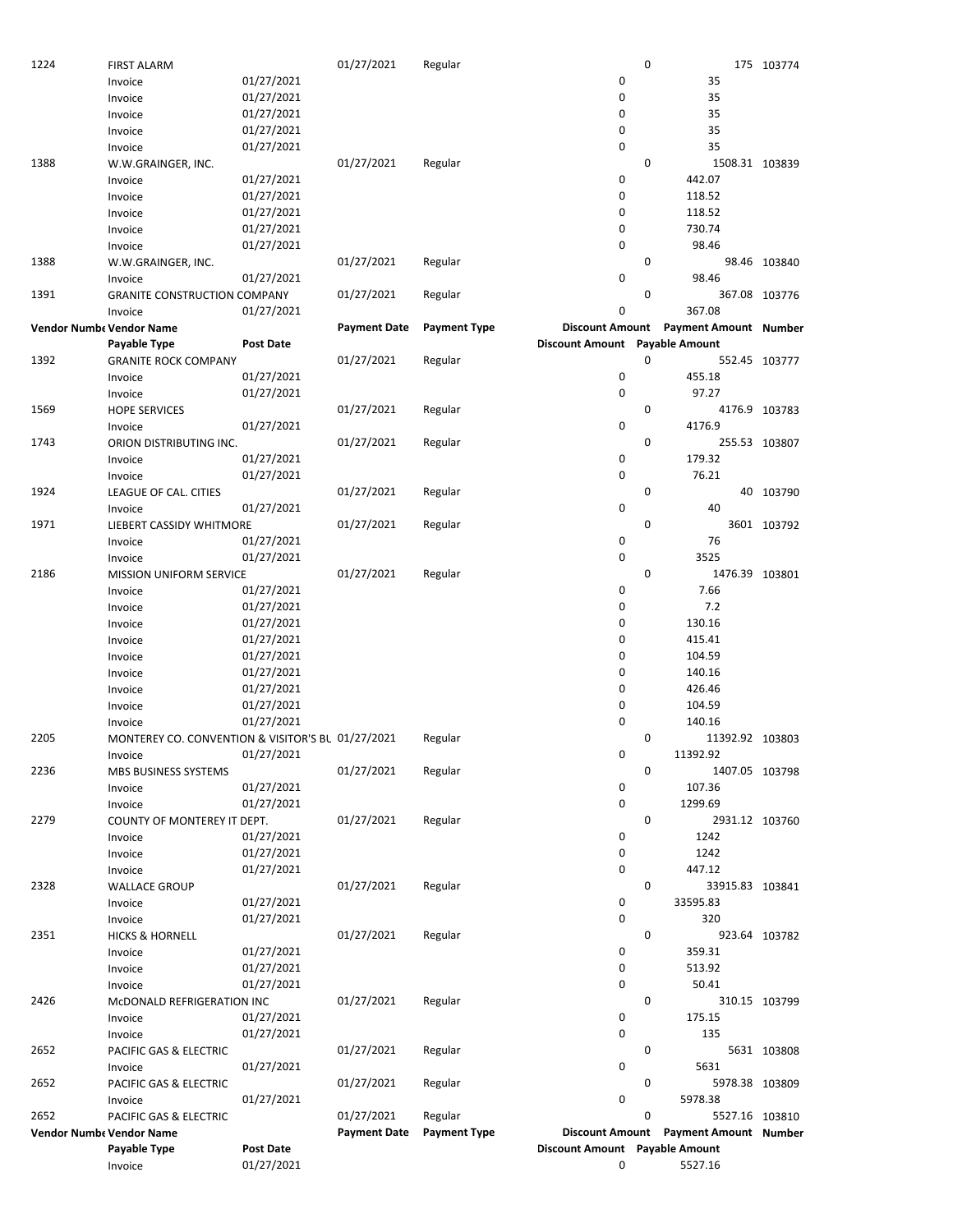|      | <b>Vendor Numbe Vendor Name</b>                                 |                  | <b>Payment Date</b> Payment Type |                     |                                |              | Discount Amount Payment Amount Number         |                      |
|------|-----------------------------------------------------------------|------------------|----------------------------------|---------------------|--------------------------------|--------------|-----------------------------------------------|----------------------|
|      | Payable Type                                                    | <b>Post Date</b> |                                  |                     | Discount Amount Payable Amount |              |                                               |                      |
|      | <b>Bank Code: PY-Payroll Payables</b>                           |                  |                                  |                     |                                |              |                                               |                      |
| 2877 | PUBLIC EMPLOYEES' RETIREMENT SYSTEM<br>Invoice                  | 12/31/2020       | 01/25/2021                       | <b>Bank Draft</b>   | 0                              | 0            | 121054.92                                     | 121054.92 1001769478 |
| 2877 | PUBLIC EMPLOYEES' RETIREMENT SYSTEM                             |                  | 02/05/2021                       | <b>Bank Draft</b>   |                                | 0            |                                               | 0.15 1001776419      |
| 2877 | Debit Memo<br>PUBLIC EMPLOYEES' RETIREMENT SYSTEM               | 01/14/2021       | 02/05/2021                       | <b>Bank Draft</b>   | 0                              | 0            | 0.15                                          | 551.18 1001776419    |
| 2877 | Debit Memo<br>PUBLIC EMPLOYEES' RETIREMENT SYSTEM               | 01/14/2021       | 02/05/2021                       | <b>Bank Draft</b>   | 0                              | 0            | 551.18                                        | 1704.66 1001776419   |
|      | Debit Memo                                                      | 01/14/2021       |                                  |                     | $\mathbf 0$                    |              | 1704.66                                       |                      |
| 2877 | PUBLIC EMPLOYEES' RETIREMENT SYSTEM<br>Debit Memo               | 01/14/2021       | 02/05/2021                       | <b>Bank Draft</b>   | 0                              | 0            | 1066.21                                       | 1066.21 1001776419   |
| 2877 | PUBLIC EMPLOYEES' RETIREMENT SYSTEM<br>Invoice                  | 01/14/2021       | 02/05/2021                       | <b>Bank Draft</b>   | 0                              | 0            | 117748.23                                     | 117748.23 1001776419 |
| 2877 | PUBLIC EMPLOYEES' RETIREMENT SYSTEM<br>Credit Memo              | 01/21/2021       | 02/03/2021                       | <b>Bank Draft</b>   | 0                              | 0            | $-0.04$                                       | -0.04 1001776566     |
| 2877 | PUBLIC EMPLOYEES' RETIREMENT SYSTEM<br>Invoice                  | 01/21/2021       | 02/03/2021                       | <b>Bank Draft</b>   | $\mathbf 0$                    | 0            | 472.45                                        | 472.45 1001776566    |
| 2877 | PUBLIC EMPLOYEES' RETIREMENT SYSTEM                             |                  | 02/02/2021                       | <b>Bank Draft</b>   |                                | 0            |                                               | 253.88 1001776571    |
| 2877 | Debit Memo<br>PUBLIC EMPLOYEES' RETIREMENT SYSTEM               | 12/31/2020       | 02/02/2021                       | <b>Bank Draft</b>   | 0                              | 0            | 253.88                                        | 2231.04 1001776571   |
| 2877 | Debit Memo<br>PUBLIC EMPLOYEES' RETIREMENT SYSTEM               | 12/31/2020       | 02/02/2021                       | <b>Bank Draft</b>   | 0                              | $\mathbf 0$  | 2231.04                                       | 0.13 1001776571      |
|      | Debit Memo<br>Vendor Numbe Vendor Name                          | 12/31/2020       | <b>Payment Date</b>              | <b>Payment Type</b> | $\mathbf 0$                    |              | 0.13<br>Discount Amount Payment Amount Number |                      |
|      | Payable Type                                                    | <b>Post Date</b> |                                  |                     | Discount Amount Payable Amount |              |                                               |                      |
|      | <b>Bank Code: AP-Regular Payables</b>                           |                  |                                  |                     |                                |              |                                               |                      |
| 2910 | R & S ERECTION OF MONTEREY BAY, INC.<br>Invoice                 | 01/27/2021       | 01/27/2021                       | Regular             | $\mathbf 0$                    | 0            | 1116.15 103814<br>1116.15                     |                      |
| 3040 | SAFETY-KLEEN SYSTEMS, INC.<br>Invoice                           | 01/27/2021       | 01/27/2021                       | Regular             | 0                              | $\mathbf 0$  | 777.15                                        | 777.15 103818        |
|      | <b>Vendor Numbe Vendor Name</b><br>Payable Type                 | <b>Post Date</b> | <b>Payment Date</b>              | <b>Payment Type</b> | Discount Amount Payable Amount |              | Discount Amount Payment Amount Number         |                      |
|      |                                                                 |                  |                                  |                     |                                |              |                                               |                      |
| 3138 | <b>Bank Code: PY-Payroll Payables</b><br>SEASIDE EMPLOYEES ASSN |                  | 01/28/2021                       | <b>Bank Draft</b>   |                                | 0            |                                               | 170 7f44c89bd0       |
|      | Invoice                                                         | 01/14/2021       |                                  |                     | 0                              |              | 170                                           |                      |
| 3138 | SEASIDE EMPLOYEES ASSN                                          |                  | 01/28/2021                       | <b>Bank Draft</b>   |                                | 0            |                                               | 170 7f44c89bd0       |
|      | Invoice                                                         | 01/28/2021       |                                  |                     | 0                              |              | 170                                           |                      |
|      | <b>Vendor Numbe Vendor Name</b><br>Payable Type                 | <b>Post Date</b> | <b>Payment Date</b>              | <b>Payment Type</b> | Discount Amount Payable Amount |              | Discount Amount Payment Amount Number         |                      |
|      | <b>Bank Code: AP-Regular Payables</b>                           |                  |                                  |                     |                                |              |                                               |                      |
| 3143 | <b>SEASIDE FLORIST</b>                                          |                  | 01/27/2021                       | Regular             |                                | $\mathbf{0}$ |                                               | 49.16 103822         |
|      | Invoice                                                         | 01/27/2021       |                                  |                     | 0                              |              | 49.16                                         |                      |
|      | Vendor Numbe Vendor Name                                        |                  | <b>Payment Date</b>              | <b>Payment Type</b> |                                |              | Discount Amount Payment Amount Number         |                      |
|      | Payable Type                                                    | <b>Post Date</b> |                                  |                     | Discount Amount Payable Amount |              |                                               |                      |
|      | <b>Bank Code: PY-Payroll Payables</b>                           |                  |                                  |                     |                                | 0            |                                               |                      |
| 3153 | SEASIDE MANAGEMENT ASSN<br>Invoice                              | 01/28/2021       | 01/28/2021                       | <b>Bank Draft</b>   | 0                              |              | 20                                            | 20 7f44c89bd0        |
| 3153 | SEASIDE MANAGEMENT ASSN<br>Invoice                              | 01/14/2021       | 01/28/2021                       | <b>Bank Draft</b>   | 0                              | 0            | 20                                            | 20 7f44c89bd0        |
|      | <b>Vendor Numbe Vendor Name</b>                                 |                  | <b>Payment Date</b>              | <b>Payment Type</b> |                                |              | Discount Amount Payment Amount Number         |                      |
|      | Payable Type                                                    | Post Date        |                                  |                     | Discount Amount Payable Amount |              |                                               |                      |
|      | <b>Bank Code: AP-Regular Payables</b>                           |                  |                                  |                     |                                |              |                                               |                      |
| 3154 | GREEN VALLEY LANSCAPE INC.                                      |                  | 01/27/2021                       | Regular             |                                | 0            |                                               | 43.18 103779         |
|      | Invoice                                                         | 01/27/2021       |                                  |                     | 0                              |              | 43.18                                         |                      |
| 3290 | SOCIETY FOR THE PREVENTION OF CRUELTY T 01/27/2021<br>Invoice   | 01/27/2021       |                                  | Regular             | 0                              | 0            | 2445                                          | 2445 103824          |
| 3307 | SAME DAY SHRED                                                  |                  | 01/27/2021                       | Regular             |                                | 0            |                                               | 90 103820            |
|      | Invoice                                                         | 01/27/2021       |                                  |                     | 0                              |              | 45                                            |                      |
|      | Invoice                                                         | 01/27/2021       |                                  |                     | 0                              |              | 45                                            |                      |
| 3319 | STAPLES ADVANTAGE                                               |                  | 01/27/2021                       | Regular             |                                | 0            |                                               | 265.29 103826        |
|      | Invoice                                                         | 01/27/2021       |                                  |                     | 0                              |              | 265.29                                        |                      |
| 3345 | SWRCB ACCOUNTING OFFICE                                         |                  | 01/27/2021                       | Regular             |                                | 0            |                                               | 5187.6 103828        |
|      | Invoice                                                         | 01/27/2021       |                                  |                     | 0                              |              | 5187.6                                        |                      |
|      | <b>Vendor Numbe Vendor Name</b><br>Payable Type                 | <b>Post Date</b> | <b>Payment Date</b>              | <b>Payment Type</b> | Discount Amount Payable Amount |              | Discount Amount Payment Amount Number         |                      |
|      | <b>Bank Code: PY-Payroll Payables</b>                           |                  |                                  |                     |                                |              |                                               |                      |
|      |                                                                 |                  |                                  |                     |                                |              |                                               |                      |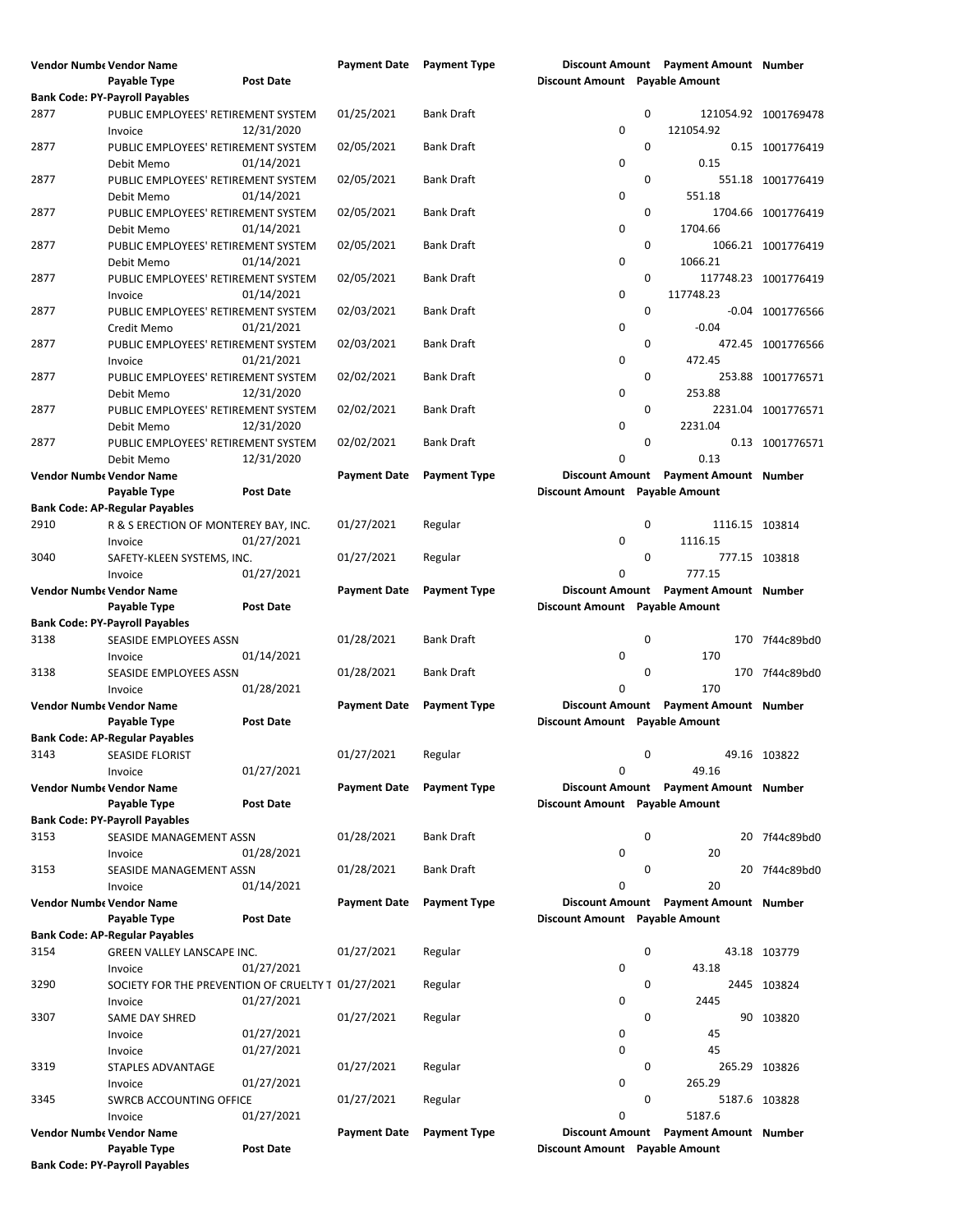| 3560                            | UNITED WAY OF MONTEREY PENINSULA                    |                  | 01/28/2021                | Regular             |                                                          | 0           |                                       | 165 19197           |
|---------------------------------|-----------------------------------------------------|------------------|---------------------------|---------------------|----------------------------------------------------------|-------------|---------------------------------------|---------------------|
|                                 | Invoice                                             | 12/03/2020       |                           |                     | 0                                                        |             | 33                                    |                     |
|                                 | Invoice                                             | 12/17/2020       |                           |                     | 0                                                        |             | 33                                    |                     |
|                                 | Invoice                                             | 12/31/2020       |                           |                     | 0                                                        |             | 33                                    |                     |
|                                 | Invoice                                             | 01/14/2021       |                           |                     | 0                                                        |             | 33                                    |                     |
|                                 | Invoice                                             | 01/28/2021       |                           |                     | $\Omega$                                                 |             | 33                                    |                     |
| <b>Vendor Numbe Vendor Name</b> |                                                     |                  | <b>Payment Date</b>       | <b>Payment Type</b> | <b>Discount Amount</b>                                   |             | <b>Payment Amount Number</b>          |                     |
|                                 | Payable Type                                        | <b>Post Date</b> |                           |                     | Discount Amount Payable Amount                           |             |                                       |                     |
|                                 | <b>Bank Code: AP-Regular Payables</b>               |                  |                           |                     |                                                          |             |                                       |                     |
| 3574                            | U.S. BANK-CALCARD                                   |                  | 01/27/2021                | Regular             |                                                          | 0           | 29613.34 103835                       |                     |
|                                 | Invoice                                             | 01/27/2021       |                           |                     | 0                                                        |             | 29613.34                              |                     |
| 3574                            | U.S. BANK-CALCARD                                   |                  | 02/03/2021                | Regular             |                                                          | 0           | 34817.38 103848                       |                     |
|                                 | Invoice                                             | 02/03/2021       |                           |                     | 0                                                        |             | 22927.07                              |                     |
|                                 |                                                     | 02/03/2021       |                           |                     | 0                                                        |             | 11890.31                              |                     |
| 4062                            | Invoice                                             |                  |                           |                     |                                                          | 0           |                                       | 993.28 103733       |
|                                 | A AND R PLUMBING, INC.                              |                  | 01/27/2021                | Regular             |                                                          |             |                                       |                     |
|                                 | Invoice                                             | 01/27/2021       |                           |                     | 0                                                        |             | 180                                   |                     |
|                                 | Invoice                                             | 01/27/2021       |                           |                     | $\mathbf 0$                                              |             | 813.28                                |                     |
| 4222                            | HARRIS & ASSOCIATES, INC.                           |                  | 01/27/2021                | Regular             |                                                          | $\mathbf 0$ | 73060.25 103781                       |                     |
|                                 | Invoice                                             | 01/27/2021       |                           |                     | 0                                                        |             | 3507.5                                |                     |
|                                 | Invoice                                             | 01/27/2021       |                           |                     | $\mathbf 0$                                              |             | 69552.75                              |                     |
| 4459                            | ELEVATOR SERVICE CO. OF CENTRAL CAL, INC 01/27/2021 |                  |                           | Regular             |                                                          | 0           |                                       | 335 103770          |
|                                 | Invoice                                             | 01/27/2021       |                           |                     | $\mathbf 0$                                              |             | 335                                   |                     |
| 4560                            | <b>LAUREL CONTE</b>                                 |                  | 01/27/2021                | Regular             |                                                          | $\mathbf 0$ | 6295.91 103789                        |                     |
|                                 | Invoice                                             | 01/27/2021       |                           |                     | 0                                                        |             | 1603.91                               |                     |
|                                 | Invoice                                             | 01/27/2021       |                           |                     | 0                                                        |             | 950                                   |                     |
|                                 | Invoice                                             | 01/27/2021       |                           |                     | 0                                                        |             | 1450                                  |                     |
|                                 | Invoice                                             | 01/27/2021       |                           |                     | $\mathbf 0$                                              |             | 1200                                  |                     |
|                                 | Invoice                                             | 01/27/2021       |                           |                     | $\mathbf 0$                                              |             | 1092                                  |                     |
| 4670                            | TREASURER -- COUNTY OF MONTEREY                     |                  | 01/27/2021                | Regular             |                                                          | 0           |                                       | 968 103832          |
|                                 | Invoice                                             | 01/27/2021       |                           |                     | $\mathbf 0$                                              |             | 968                                   |                     |
| 4838                            | CORPORATE RISK HOLDINGS III, INC.                   |                  | 01/27/2021                | Regular             |                                                          | 0           |                                       | 109.4 103759        |
|                                 | Invoice                                             | 01/27/2021       |                           |                     | 0                                                        |             | 109.4                                 |                     |
| 4892                            | <b>EDGES ELECTRICAL GROUP</b>                       |                  | 01/27/2021                | Regular             |                                                          | 0           |                                       | 123.77 103769       |
|                                 | Invoice                                             | 01/27/2021       |                           |                     | 0                                                        |             | 63.72                                 |                     |
|                                 | Invoice                                             | 01/27/2021       |                           |                     | 0                                                        |             | 60.05                                 |                     |
| 4896                            | DEPARTMENT OF JUSTICE                               |                  | 01/27/2021                | Regular             |                                                          | 0           |                                       | 64 103765           |
|                                 | Invoice                                             | 01/27/2021       |                           |                     | 0                                                        |             | 64                                    |                     |
| <b>Vendor Numbe Vendor Name</b> |                                                     |                  | <b>Payment Date</b>       | <b>Payment Type</b> | <b>Discount Amount</b>                                   |             | <b>Payment Amount Number</b>          |                     |
|                                 | Payable Type                                        | <b>Post Date</b> |                           |                     | Discount Amount Payable Amount                           |             |                                       |                     |
|                                 | <b>Bank Code: PY-Payroll Payables</b>               |                  |                           |                     |                                                          |             |                                       |                     |
| 4920                            |                                                     |                  |                           | <b>Bank Draft</b>   |                                                          | 0           |                                       |                     |
|                                 | ICMA RETIREMENT TRUST-457                           |                  | 01/28/2021                |                     | 0                                                        |             |                                       | 326.08 b8640f8b45   |
|                                 | Debit Memo                                          | 01/28/2021       |                           |                     |                                                          |             | 326.08                                |                     |
| 4920                            | ICMA RETIREMENT TRUST-457                           |                  | 01/28/2021                | Bank Draft          |                                                          | 0           |                                       | 207.32 b8640f8b45   |
|                                 | Debit Memo                                          | 01/28/2021       |                           |                     | 0                                                        |             | 207.32                                |                     |
| 4920                            | ICMA RETIREMENT TRUST-457                           |                  | 01/28/2021                | <b>Bank Draft</b>   |                                                          | $\mathbf 0$ |                                       | 31920.17 b8640f8b45 |
|                                 | Invoice                                             | 01/28/2021       |                           |                     | $\mathbf 0$                                              |             | 31920.17                              |                     |
| Vendor Numbe Vendor Name        |                                                     |                  | <b>Payment Date</b>       | <b>Payment Type</b> |                                                          |             | Discount Amount Payment Amount Number |                     |
|                                 | Payable Type                                        | Post Date        |                           |                     | Discount Amount Payable Amount                           |             |                                       |                     |
|                                 | <b>Bank Code: AP-Regular Payables</b>               |                  |                           |                     |                                                          |             |                                       |                     |
| 4970                            | <b>WHITSON ENGINEERS</b>                            |                  | 01/27/2021                | Regular             |                                                          | 0           |                                       | 1392 103843         |
|                                 | Invoice                                             | 01/27/2021       |                           |                     | 0                                                        |             | 1392                                  |                     |
| <b>Vendor Numbe Vendor Name</b> |                                                     |                  | <b>Payment Date</b>       | <b>Payment Type</b> |                                                          |             | Discount Amount Payment Amount Number |                     |
|                                 | Payable Type                                        | <b>Post Date</b> |                           |                     | Discount Amount Payable Amount                           |             |                                       |                     |
|                                 | <b>Bank Code: PY-Payroll Payables</b>               |                  |                           |                     |                                                          |             |                                       |                     |
| 5103                            | CALIF LAW ENFRCMNT ASSOC                            |                  | 01/28/2021                | Regular             |                                                          | 0           |                                       | 1245 19196          |
|                                 | Credit Memo                                         | 12/31/2020       |                           |                     | 0                                                        |             | $-20.76$                              |                     |
|                                 | Credit Memo                                         | 12/31/2020       |                           |                     | 0                                                        |             | $-20.76$                              |                     |
|                                 | Debit Memo                                          | 01/28/2021       |                           |                     | 0                                                        |             | 20.76                                 |                     |
|                                 | Invoice                                             | 12/03/2020       |                           |                     | 0                                                        |             | 31.14                                 |                     |
|                                 | Invoice                                             | 12/03/2020       |                           |                     | 0                                                        |             | 301.02                                |                     |
|                                 | Invoice                                             | 12/17/2020       |                           |                     | 0                                                        |             | 31.11                                 |                     |
|                                 | Invoice                                             | 12/17/2020       |                           |                     | 0                                                        |             | 300.75                                |                     |
|                                 | Invoice                                             | 01/14/2021       |                           |                     | 0                                                        |             | 31.14                                 |                     |
|                                 |                                                     |                  |                           |                     | 0                                                        |             | 280.26                                |                     |
|                                 |                                                     |                  |                           |                     |                                                          |             |                                       |                     |
|                                 | Invoice                                             | 01/14/2021       |                           |                     | 0                                                        |             |                                       |                     |
|                                 | Invoice                                             | 01/28/2021       |                           |                     |                                                          |             | 31.11                                 |                     |
|                                 | Invoice                                             | 01/28/2021       |                           |                     | 0                                                        |             | 259.23                                |                     |
| <b>Vendor Numbe Vendor Name</b> | Payable Type                                        | <b>Post Date</b> | Payment Date Payment Type |                     | <b>Discount Amount</b><br>Discount Amount Payable Amount |             | <b>Payment Amount Number</b>          |                     |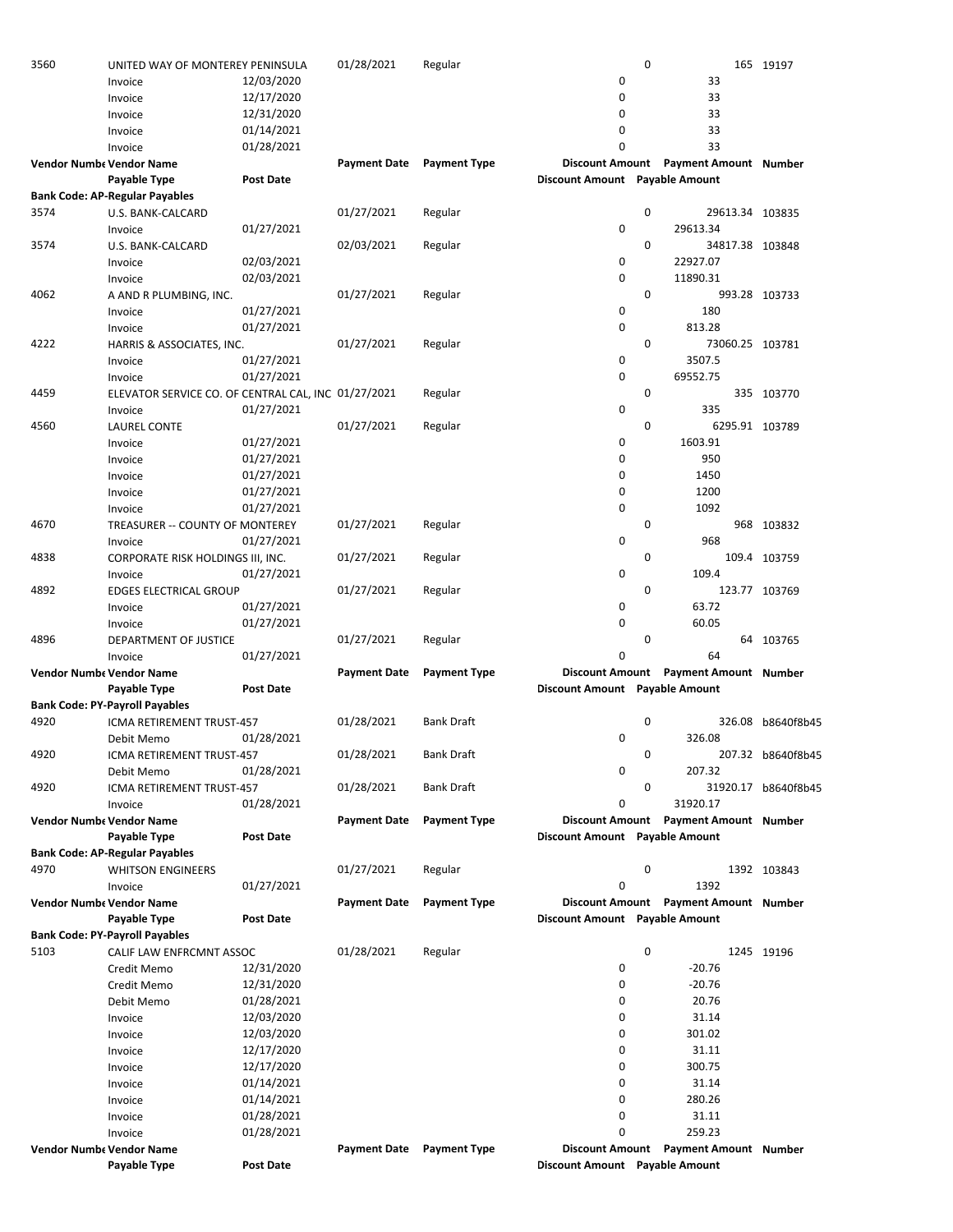|      | <b>Bank Code: AP-Regular Payables</b>                       |                         |                     |                     |                                     |   |                                       |                          |
|------|-------------------------------------------------------------|-------------------------|---------------------|---------------------|-------------------------------------|---|---------------------------------------|--------------------------|
| 5126 | CENTRAL COAST GLASS & WINDOW CO., INC 01/27/2021<br>Invoice | 01/27/2021              |                     | Regular             | 0                                   | 0 | 366.59                                | 366.59 103752            |
|      | <b>Vendor Numbe Vendor Name</b><br>Payable Type             | Post Date               | <b>Payment Date</b> | <b>Payment Type</b> | Discount Amount Payable Amount      |   | Discount Amount Payment Amount Number |                          |
|      | <b>Bank Code: PY-Payroll Payables</b>                       |                         |                     |                     |                                     |   |                                       |                          |
| 5144 | <b>STATE OF CALIFORNIA</b><br>Invoice                       | 01/28/2021              | 01/29/2021          | <b>Bank Draft</b>   | 0                                   | 0 | 19908.59                              | 19908.59 0-418-478-240   |
| 5144 | STATE OF CALIFORNIA                                         |                         | 01/29/2021          | <b>Bank Draft</b>   |                                     | 0 | 9.33                                  | 9.33 0-418-478-240       |
| 5144 | Invoice<br>STATE OF CALIFORNIA                              | 01/27/2021              | 01/28/2021          | <b>Bank Draft</b>   | 0                                   | 0 |                                       | 6.24 1-137-961-120       |
| 5144 | Invoice<br>STATE OF CALIFORNIA                              | 01/14/2021              | 01/28/2021          | <b>Bank Draft</b>   | 0                                   | 0 | 6.24                                  | 19511.64 1-137-961-120   |
| 5144 | Invoice<br>STATE OF CALIFORNIA                              | 01/14/2021              | 01/28/2021          | <b>Bank Draft</b>   | 0                                   | 0 | 19511.64                              | 47.73 1-894-873-248      |
| 5264 | Invoice<br>RABOBANK, N.A.                                   | 01/21/2021              | 01/27/2021          | Bank Draft          | 0                                   | 0 | 47.73                                 | 174.3 270142700902815    |
| 5264 | Invoice<br>RABOBANK, N.A.                                   | 01/21/2021              | 01/27/2021          | Bank Draft          | 0                                   | 0 | 174.3                                 | 203.17 270142700902815   |
|      | Invoice                                                     | 01/21/2021              |                     |                     | 0                                   |   | 203.17                                |                          |
| 5264 | RABOBANK, N.A.<br>Invoice                                   | 01/14/2021              | 01/27/2021          | <b>Bank Draft</b>   | 0                                   | 0 | 52989.69                              | 52989.69 270142704417449 |
| 5264 | RABOBANK, N.A.<br>Invoice                                   | 01/14/2021              | 01/27/2021          | <b>Bank Draft</b>   | 0                                   | 0 | 50.73                                 | 50.73 270142704417449    |
| 5264 | RABOBANK, N.A.<br>Invoice                                   | 01/14/2021              | 01/27/2021          | <b>Bank Draft</b>   | 0                                   | 0 | 15931.56                              | 15931.56 270142704417449 |
| 5264 | RABOBANK, N.A.<br>Invoice                                   | 01/14/2021              | 01/27/2021          | <b>Bank Draft</b>   | 0                                   | 0 | 19.54                                 | 19.54 270142704417449    |
| 5264 | RABOBANK, N.A.<br>Invoice                                   | 01/27/2021              | 01/29/2021          | <b>Bank Draft</b>   | 0                                   | 0 | 23.28                                 | 23.28 270142954866440    |
| 5264 | RABOBANK, N.A.<br>Invoice                                   | 01/27/2021              | 01/29/2021          | <b>Bank Draft</b>   | 0                                   | 0 | 0.5                                   | 0.5 270142954866440      |
| 5264 | RABOBANK, N.A.                                              |                         | 01/29/2021          | <b>Bank Draft</b>   |                                     | 0 |                                       | 53950.02 270142954866440 |
| 5264 | Invoice<br>RABOBANK, N.A.                                   | 01/28/2021              | 01/29/2021          | <b>Bank Draft</b>   | 0                                   | 0 | 53950.02                              | 15519.42 270142954866440 |
| 5266 | Invoice<br>INTL ASSOC OF FIREFIGHTER                        | 01/28/2021              | 01/28/2021          | <b>Bank Draft</b>   | 0                                   | 0 | 15519.42                              | 1260 7f44c89bd0          |
| 5266 | Invoice<br>INTL ASSOC OF FIREFIGHTER                        | 01/14/2021              | 01/28/2021          | <b>Bank Draft</b>   | 0                                   | 0 | 1260                                  | 1260 7f44c89bd0          |
| 5267 | Invoice<br><b>SEASIDE POLICE</b>                            | 01/28/2021              | 01/28/2021          | <b>Bank Draft</b>   | 0                                   | 0 | 1260                                  | 2047.5 7f44c89bd0        |
| 5267 | Invoice<br>SEASIDE POLICE                                   | 01/28/2021              | 01/28/2021          | <b>Bank Draft</b>   | 0                                   | 0 | 2047.5                                | 2047.5 7f44c89bd0        |
|      | Vendor Numb، Vendor Name                                    |                         | <b>Payment Date</b> | <b>Payment Type</b> |                                     |   | Discount Amount Payment Amount Number |                          |
|      | Payable Type<br>Invoice                                     | Post Date<br>01/14/2021 |                     |                     | Discount Amount Payable Amount<br>0 |   | 2047.5                                |                          |
|      | <b>Vendor Numbe Vendor Name</b><br>Payable Type             | Post Date               | <b>Payment Date</b> | <b>Payment Type</b> | Discount Amount Payable Amount      |   | Discount Amount Payment Amount Number |                          |
|      | <b>Bank Code: AP-Regular Payables</b>                       |                         |                     |                     |                                     |   |                                       |                          |
| 5475 | TERRYBERRY<br>Invoice                                       | 01/27/2021              | 01/27/2021          | Regular             | 0                                   | 0 | 100.22                                | 100.22 103831            |
|      | <b>Vendor Numbe Vendor Name</b><br>Payable Type             | Post Date               | <b>Payment Date</b> | <b>Payment Type</b> | Discount Amount Payable Amount      |   | Discount Amount Payment Amount Number |                          |
|      | <b>Bank Code: PY-Payroll Payables</b>                       |                         |                     |                     |                                     |   |                                       |                          |
| 5539 | AFLAC                                                       | 12/17/2020              | 01/28/2021          | <b>Bank Draft</b>   | 0                                   | 0 | 184.45                                | 184.45 769298            |
| 5539 | Invoice<br>AFLAC                                            |                         | 01/28/2021          | <b>Bank Draft</b>   |                                     | 0 |                                       | -43.05 769298            |
| 5539 | Credit Memo<br>AFLAC                                        | 12/31/2020              | 01/28/2021          | Bank Draft          | 0                                   | 0 | $-43.05$                              | 184.48 769298            |
| 5539 | Invoice<br>AFLAC                                            | 12/03/2020              | 01/28/2021          | <b>Bank Draft</b>   | 0                                   | 0 | 184.48                                | 121.35 769298            |
| 5539 | Invoice<br>AFLAC                                            | 12/17/2020              | 01/28/2021          | <b>Bank Draft</b>   | 0                                   | 0 | 121.35                                | 121.37 769298            |
|      | Invoice                                                     | 12/03/2020              |                     |                     | 0                                   |   | 121.37                                |                          |
|      | Vendor Numbe Vendor Name<br>Payable Type                    | Post Date               | <b>Payment Date</b> | <b>Payment Type</b> | Discount Amount Payable Amount      |   | Discount Amount Payment Amount Number |                          |
|      | <b>Bank Code: AP-Regular Payables</b>                       |                         |                     |                     |                                     |   |                                       |                          |
| 5854 | DELLA MORA HEATING,                                         |                         | 01/27/2021          | Regular             |                                     | 0 |                                       | 1602.7 103763            |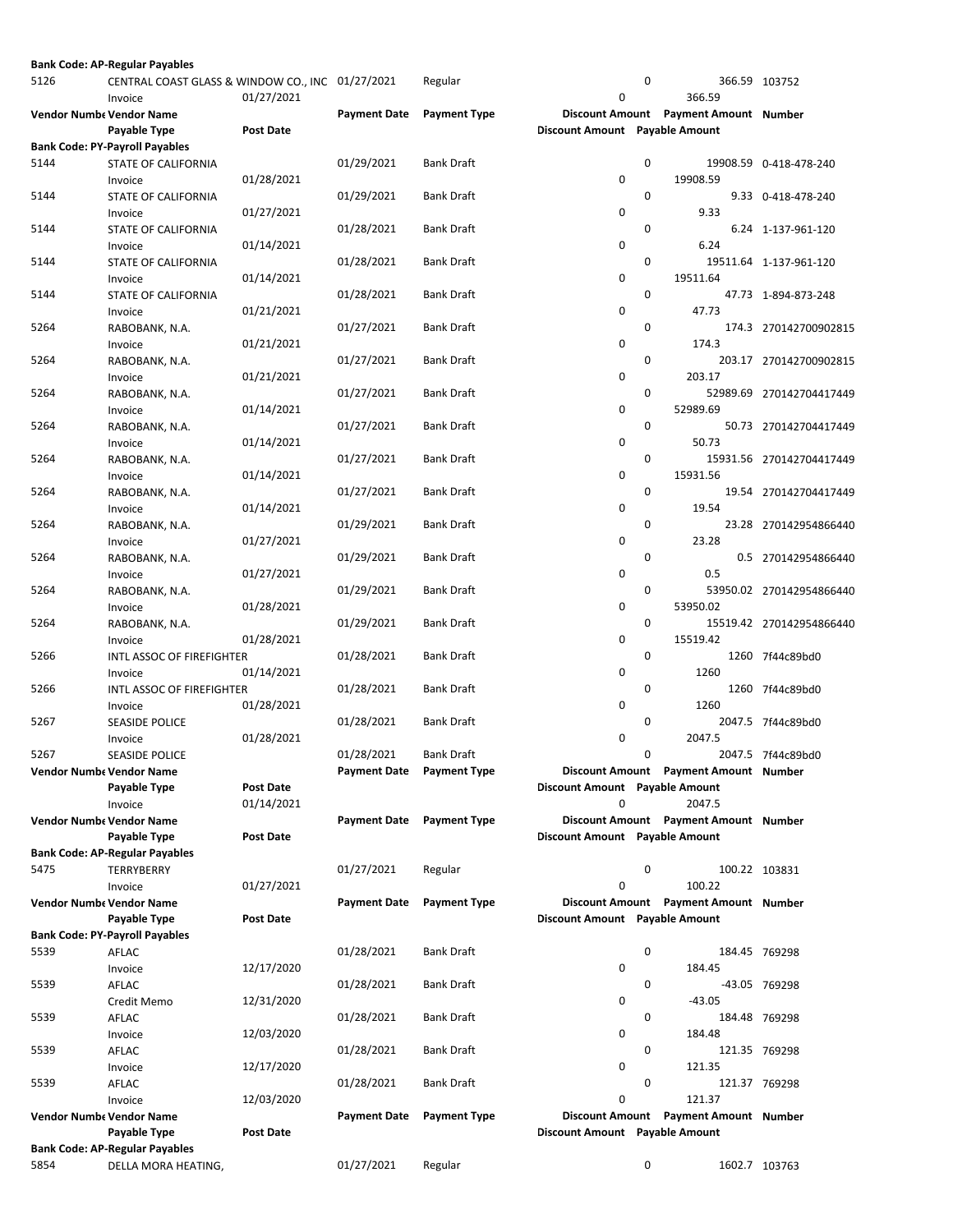|      | Invoice                                               | 01/27/2021 |                     |                                  | 0                              | 178                                   |                    |
|------|-------------------------------------------------------|------------|---------------------|----------------------------------|--------------------------------|---------------------------------------|--------------------|
|      | Invoice                                               | 01/27/2021 |                     |                                  | 0                              | 168                                   |                    |
|      | Invoice                                               | 01/27/2021 |                     |                                  | 0                              | 873.6                                 |                    |
|      | Invoice                                               | 01/27/2021 |                     |                                  | 0                              | 383.1                                 |                    |
| 5873 | UNITED SITE SERVICES OF CALIFORNIA, INC.              |            | 01/27/2021          | Regular                          |                                | $\mathbf 0$                           | 239.34 103836      |
|      | Invoice                                               | 01/27/2021 |                     |                                  | 0                              | 189.68                                |                    |
|      | Invoice                                               | 01/27/2021 |                     |                                  | 0                              | 49.66                                 |                    |
| 6172 | LEXISNEXIS RISK DATA MANGEMENT INC.                   |            | 01/27/2021          | Regular                          |                                | 0                                     | 150 103791         |
|      | Invoice                                               | 01/27/2021 |                     |                                  | 0                              | 150                                   |                    |
| 6197 | U.S. BANK EQUIPMENT FINANCE                           |            | 01/27/2021          | Regular                          |                                | $\mathbf 0$                           | 197.31 103834      |
|      | Invoice                                               | 01/27/2021 |                     |                                  | 0                              | 197.31                                |                    |
|      |                                                       |            | 01/27/2021          |                                  |                                | $\mathbf 0$                           |                    |
| 6204 | <b>CONCERN HEALTH</b>                                 |            |                     | Regular                          |                                |                                       | 679.25 103757      |
|      | Invoice                                               | 01/27/2021 |                     |                                  | 0                              | 679.25                                |                    |
| 6290 | BURKE, WILLIAMS & SORENSEN, LLP                       |            | 01/27/2021          | Regular                          |                                | $\mathbf 0$                           | 772.5 103747       |
|      | Invoice                                               | 01/27/2021 |                     |                                  | 0                              | 82.5                                  |                    |
|      | Invoice                                               | 01/27/2021 |                     |                                  | 0                              | 690                                   |                    |
| 6306 | <b>GAVILAN PEST CONTROL</b>                           |            | 01/27/2021          | Regular                          |                                | $\mathbf 0$                           | 120 103775         |
|      | Invoice                                               | 01/27/2021 |                     |                                  | 0                              | 120                                   |                    |
| 6379 | MARINA COAST WATER DISTRICT                           |            | 01/27/2021          | Regular                          |                                | 0<br>4579.31 103796                   |                    |
|      | Invoice                                               | 01/27/2021 |                     |                                  | 0                              | 2920.42                               |                    |
|      | Invoice                                               | 01/27/2021 |                     |                                  | 0                              | 461.41                                |                    |
|      | Invoice                                               | 01/27/2021 |                     |                                  | 0                              | 1197.48                               |                    |
| 6477 | ROBERT S. JAQUES                                      |            | 01/27/2021          | Regular                          |                                | 0                                     | 4350 103817        |
|      | Invoice                                               | 01/27/2021 |                     |                                  | 0                              | 4350                                  |                    |
| 6553 | <b>COMCAST</b>                                        |            | 01/27/2021          | Regular                          |                                | 0                                     | 270.87 103755      |
|      |                                                       | 01/27/2021 |                     |                                  | 0                              | 270.87                                |                    |
|      | Invoice                                               |            |                     |                                  |                                |                                       |                    |
| 6599 | MONTEREY PENINSULA ENGINEERING                        |            | 01/27/2021          | Regular                          |                                | 0<br>4106.89 103805                   |                    |
|      | Invoice                                               | 01/27/2021 |                     |                                  | 0                              | 4106.89                               |                    |
| 6671 | <b>VERIZON WIRELESS</b>                               |            | 01/27/2021          | Regular                          |                                | 0<br>1258.71 103838                   |                    |
|      | Invoice                                               | 01/27/2021 |                     |                                  | 0                              | 38.01                                 |                    |
|      | Invoice                                               | 01/27/2021 |                     |                                  | 0                              | 650.79                                |                    |
|      | Invoice                                               | 01/27/2021 |                     |                                  | 0                              | 38.01                                 |                    |
|      | Invoice                                               | 01/27/2021 |                     |                                  | 0                              | 531.9                                 |                    |
| 6818 | DE LAGE LANDEN                                        |            | 01/27/2021          | Regular                          |                                | 0                                     | 518.35 103761      |
|      | Invoice                                               | 01/27/2021 |                     |                                  | 0                              | 518.35                                |                    |
|      |                                                       |            |                     |                                  |                                |                                       |                    |
|      |                                                       |            |                     |                                  |                                |                                       |                    |
| 7065 | JAN ROEHL CONSULTING                                  |            | 01/27/2021          | Regular                          |                                | 0                                     | 1625 103785        |
|      | Invoice                                               | 01/27/2021 |                     |                                  | 0                              | 1625                                  |                    |
|      | <b>Vendor Numbe Vendor Name</b>                       |            | <b>Payment Date</b> | <b>Payment Type</b>              |                                | Discount Amount Payment Amount Number |                    |
|      | Payable Type                                          | Post Date  |                     |                                  | <b>Discount Amount</b>         | <b>Payable Amount</b>                 |                    |
| 7071 | AT&T                                                  |            | 01/27/2021          | Regular                          |                                | 0                                     | 184.56 103742      |
|      | Invoice                                               | 01/27/2021 |                     |                                  | 0                              | 61.52                                 |                    |
|      | Invoice                                               | 01/27/2021 |                     |                                  | 0                              | 61.52                                 |                    |
|      | Invoice                                               | 01/27/2021 |                     |                                  | 0                              | 61.52                                 |                    |
|      | Vendor Numbe Vendor Name                              |            |                     | <b>Payment Date</b> Payment Type |                                | Discount Amount Payment Amount Number |                    |
|      | Payable Type                                          | Post Date  |                     |                                  | Discount Amount Payable Amount |                                       |                    |
|      | <b>Bank Code: PY-Payroll Payables</b>                 |            |                     |                                  |                                |                                       |                    |
| 7124 | U.S. BANK N.A. - PARS ARS 457 & SRP                   |            | 01/28/2021          | <b>Bank Draft</b>                |                                | $\mathbf 0$                           | 343.55 5204db2a58  |
|      | Invoice                                               | 01/14/2021 |                     |                                  | 0                              | 343.55                                |                    |
| 7124 | U.S. BANK N.A. - PARS ARS 457 & SRP                   |            | 01/28/2021          | <b>Bank Draft</b>                |                                | 0                                     |                    |
|      |                                                       |            |                     |                                  |                                |                                       | 50.55 5204db2a58   |
|      | Invoice                                               | 01/14/2021 |                     |                                  | 0                              | 50.55                                 |                    |
| 7124 | U.S. BANK N.A. - PARS ARS 457 & SRP                   |            | 01/28/2021          | <b>Bank Draft</b>                |                                | 0                                     | 363.16 5204db2a58  |
|      | Invoice                                               | 01/28/2021 |                     |                                  | 0                              | 363.16                                |                    |
| 7124 | U.S. BANK N.A. - PARS ARS 457 & SRP                   |            | 01/28/2021          | <b>Bank Draft</b>                |                                | 0                                     | 2631.78 54449cd959 |
|      | Invoice                                               | 01/14/2021 |                     |                                  | 0                              | 2631.78                               |                    |
| 7124 | U.S. BANK N.A. - PARS ARS 457 & SRP                   |            | 01/28/2021          | <b>Bank Draft</b>                |                                | 0                                     | 2749.02 54449cd959 |
|      | Invoice                                               | 01/28/2021 |                     |                                  | 0                              | 2749.02                               |                    |
| 7124 | U.S. BANK N.A. - PARS ARS 457 & SRP                   |            | 01/28/2021          | <b>Bank Draft</b>                |                                | 0                                     | -4020 54449cd959   |
|      | Credit Memo                                           | 01/28/2021 |                     |                                  | 0                              | $-4020$                               |                    |
|      | Vendor Numbe Vendor Name                              |            | <b>Payment Date</b> | <b>Payment Type</b>              |                                | Discount Amount Payment Amount Number |                    |
|      | Payable Type                                          | Post Date  |                     |                                  | Discount Amount Payable Amount |                                       |                    |
|      | <b>Bank Code: AP-Regular Payables</b>                 |            |                     |                                  |                                |                                       |                    |
| 7266 | E2 CONSULTING ENGINEERS, INC.                         |            | 01/27/2021          | Regular                          |                                | 0                                     | 2250 103768        |
|      | Invoice                                               | 01/27/2021 |                     |                                  | 0                              | 2250                                  |                    |
| 7324 | BEAR ELECTRICAL SOLUTIONS, INC.                       |            | 01/27/2021          | Regular                          |                                | 0                                     | 4530 103746        |
|      |                                                       |            |                     |                                  | 0                              | 4530                                  |                    |
|      | Invoice                                               | 01/27/2021 |                     |                                  |                                |                                       |                    |
|      | <b>Vendor Numbe Vendor Name</b>                       |            | <b>Payment Date</b> | <b>Payment Type</b>              |                                | Discount Amount Payment Amount Number |                    |
|      | Payable Type<br><b>Bank Code: PY-Payroll Payables</b> | Post Date  |                     |                                  | Discount Amount Payable Amount |                                       |                    |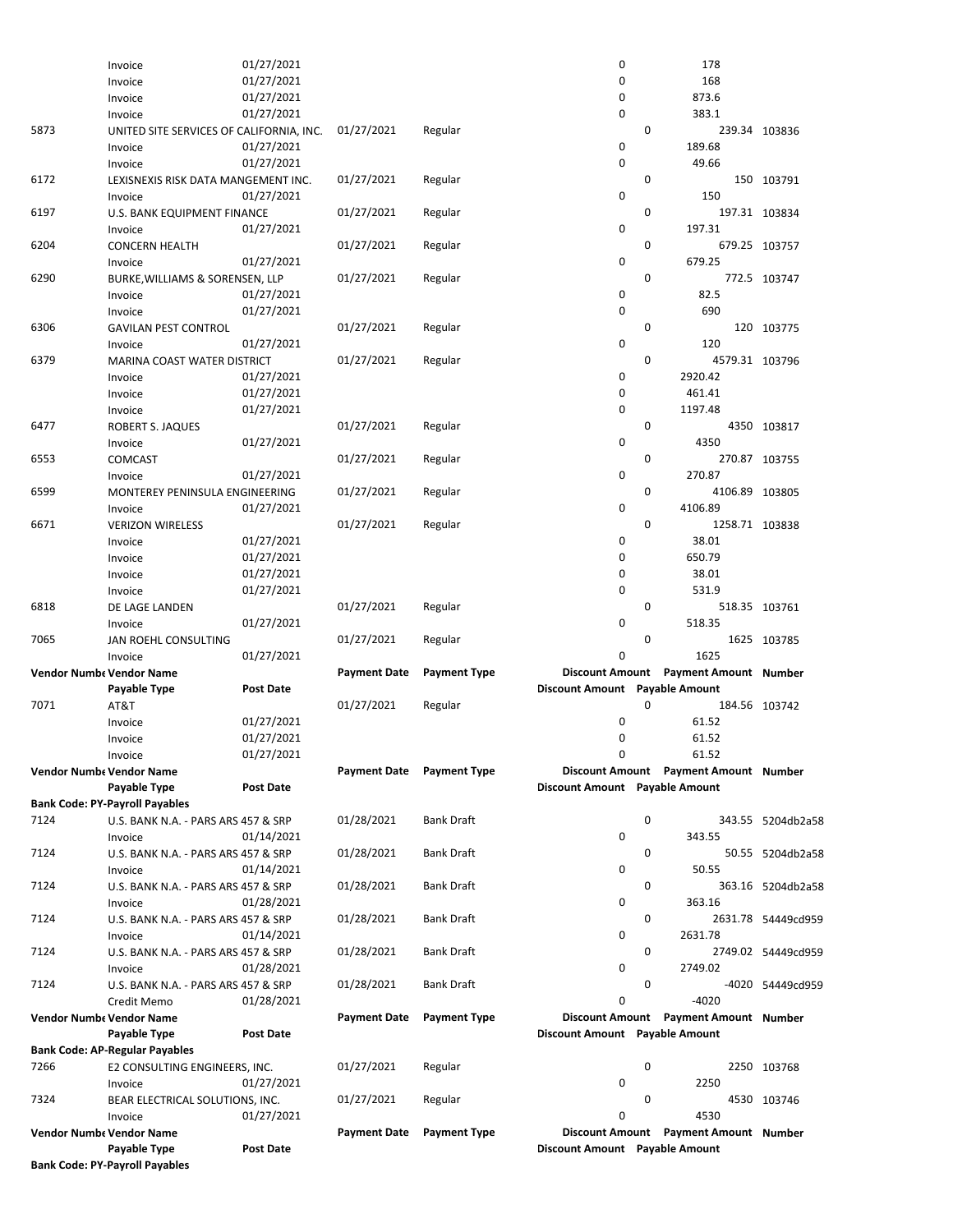| 7370 | UPEC, LOCAL 792                       |                  | 01/28/2021          | Regular             |                                | 0           |                                       | 3230 19198        |
|------|---------------------------------------|------------------|---------------------|---------------------|--------------------------------|-------------|---------------------------------------|-------------------|
|      | Invoice                               | 12/03/2020       |                     |                     | 0                              |             | 807.5                                 |                   |
|      | Invoice                               | 12/17/2020       |                     |                     | 0                              |             | 807.5                                 |                   |
|      |                                       |                  |                     |                     |                                |             |                                       |                   |
|      | Invoice                               | 01/14/2021       |                     |                     | 0                              |             | 807.5                                 |                   |
|      | Invoice                               | 01/28/2021       |                     |                     | 0                              |             | 807.5                                 |                   |
|      | Vendor Numbe Vendor Name              |                  | <b>Payment Date</b> | <b>Payment Type</b> | <b>Discount Amount</b>         |             | <b>Payment Amount Number</b>          |                   |
|      | Payable Type                          | <b>Post Date</b> |                     |                     | Discount Amount Payable Amount |             |                                       |                   |
|      | <b>Bank Code: AP-Regular Payables</b> |                  |                     |                     |                                |             |                                       |                   |
| 7505 | MONTEREY BAY ANALYTICAL SVCS.         |                  | 01/27/2021          | Regular             |                                | 0           |                                       | 182 103802        |
|      |                                       |                  |                     |                     |                                |             |                                       |                   |
|      | Invoice                               | 01/27/2021       |                     |                     | 0                              |             | 78                                    |                   |
|      | Invoice                               | 01/27/2021       |                     |                     | 0                              |             | 104                                   |                   |
| 7605 | GREEN RUBBER-KENNEDY AG LP            |                  | 01/27/2021          | Regular             |                                | 0           |                                       | 25.11 103778      |
|      | Invoice                               | 01/27/2021       |                     |                     | 0                              |             | 25.11                                 |                   |
| 7672 | PATRICIA A. LINTELL                   |                  | 01/27/2021          | Regular             |                                | 0           |                                       | 300 103811        |
|      |                                       | 01/27/2021       |                     |                     | 0                              |             | 100                                   |                   |
|      | Invoice                               |                  |                     |                     |                                |             |                                       |                   |
|      | Invoice                               | 01/27/2021       |                     |                     | 0                              |             | 100                                   |                   |
|      | Invoice                               | 01/27/2021       |                     |                     | 0                              |             | 100                                   |                   |
| 7751 | FBINAA FBI ACADEMY                    |                  | 01/27/2021          | Regular             |                                | $\mathbf 0$ |                                       | 125 103772        |
|      | Invoice                               | 01/27/2021       |                     |                     | 0                              |             | 125                                   |                   |
|      | Vendor Numbe Vendor Name              |                  | <b>Payment Date</b> | <b>Payment Type</b> |                                |             | Discount Amount Payment Amount Number |                   |
|      |                                       |                  |                     |                     |                                |             |                                       |                   |
|      | Payable Type                          | <b>Post Date</b> |                     |                     | Discount Amount Payable Amount |             |                                       |                   |
|      | <b>Bank Code: PY-Payroll Payables</b> |                  |                     |                     |                                |             |                                       |                   |
| 7975 | AMERICAN FIDELITY                     |                  | 02/01/2021          | <b>Bank Draft</b>   |                                | 0           |                                       | 1855.25 D244485   |
|      | Invoice                               | 12/03/2020       |                     |                     | 0                              |             | 1855.25                               |                   |
| 7975 | <b>AMERICAN FIDELITY</b>              |                  | 02/01/2021          | <b>Bank Draft</b>   |                                | 0           |                                       | 1855.25 D244485   |
|      |                                       |                  |                     |                     | $\pmb{0}$                      |             | 1855.25                               |                   |
|      | Invoice                               | 12/17/2020       |                     |                     |                                |             |                                       |                   |
| 7975 | AMERICAN FIDELITY                     |                  | 02/01/2021          | <b>Bank Draft</b>   |                                | 0           |                                       | 3756.41 D244485   |
|      | Invoice                               | 12/17/2020       |                     |                     | 0                              |             | 3756.41                               |                   |
| 7975 | AMERICAN FIDELITY                     |                  | 02/01/2021          | <b>Bank Draft</b>   |                                | 0           |                                       | 3787.07 D244485   |
|      | Invoice                               | 12/03/2020       |                     |                     | 0                              |             | 3787.07                               |                   |
| 7975 | AMERICAN FIDELITY                     |                  | 02/05/2021          | <b>Bank Draft</b>   |                                | 0           |                                       | 4559.68 D256354   |
|      |                                       |                  |                     |                     |                                |             |                                       |                   |
|      | Invoice                               | 01/28/2021       |                     |                     | 0                              |             | 4559.68                               |                   |
| 7975 | AMERICAN FIDELITY                     |                  | 02/05/2021          | <b>Bank Draft</b>   |                                | 0           |                                       | 1860.92 D256354   |
|      | Invoice                               | 01/14/2021       |                     |                     | 0                              |             | 1860.92                               |                   |
| 7975 | AMERICAN FIDELITY                     |                  | 02/05/2021          | <b>Bank Draft</b>   |                                | 0           |                                       | 4668.48 D256354   |
|      | Invoice                               | 01/14/2021       |                     |                     | 0                              |             | 4668.48                               |                   |
|      |                                       |                  |                     |                     |                                |             |                                       |                   |
| 7975 | AMERICAN FIDELITY                     |                  | 02/05/2021          | <b>Bank Draft</b>   |                                | 0           |                                       | 1763.04 D256354   |
|      | Invoice                               | 01/28/2021       |                     |                     | 0                              |             | 1763.04                               |                   |
| 7975 | <b>AMERICAN FIDELITY</b>              |                  | 02/05/2021          | Bank Draft          |                                | 0           |                                       | -813.56 D256354   |
|      | Credit Memo                           | 01/31/2021       |                     |                     | 0                              |             | $-813.56$                             |                   |
| 7976 | AMERICAN FIDELITY                     |                  | 02/03/2021          | Bank Draft          |                                | 0           |                                       | 2582.62 780415819 |
|      |                                       |                  |                     |                     | 0                              |             | 2582.62                               |                   |
|      | Invoice                               | 12/17/2020       |                     |                     |                                |             |                                       |                   |
| 7976 | AMERICAN FIDELITY                     |                  | 02/03/2021          | <b>Bank Draft</b>   |                                | 0           |                                       | 2624.28 780417126 |
|      | Invoice                               | 11/05/2020       |                     |                     | 0                              |             | 2624.28                               |                   |
| 7976 | AMERICAN FIDELITY                     |                  | 02/03/2021          | <b>Bank Draft</b>   |                                | 0           |                                       | 2624.28 780417678 |
|      | Invoice                               | 12/03/2020       |                     |                     | 0                              |             | 2624.28                               |                   |
| 7976 |                                       |                  | 02/03/2021          | <b>Bank Draft</b>   |                                | 0           |                                       | 2582.62 780418110 |
|      | AMERICAN FIDELITY                     |                  |                     |                     |                                |             |                                       |                   |
|      | Invoice                               | 11/19/2020       |                     |                     | 0                              |             | 2582.62                               |                   |
| 7976 | AMERICAN FIDELITY                     |                  | 02/05/2021          | <b>Bank Draft</b>   |                                | 0           |                                       | 2003.72 780423117 |
|      | Invoice                               | 01/14/2021       |                     |                     | 0                              |             | 2003.72                               |                   |
| 7976 | <b>AMERICAN FIDELITY</b>              |                  | 02/05/2021          | <b>Bank Draft</b>   |                                | 0           |                                       | 1962.06 780423117 |
|      | Invoice                               | 01/28/2021       |                     |                     | 0                              |             | 1962.06                               |                   |
|      |                                       |                  |                     |                     |                                | 0           |                                       |                   |
| 7976 | <b>AMERICAN FIDELITY</b>              |                  | 02/05/2021          | <b>Bank Draft</b>   |                                |             |                                       | -41.66 780423117  |
|      | Credit Memo                           | 01/14/2021       |                     |                     | 0                              |             | $-41.66$                              |                   |
|      | Vendor Numbe Vendor Name              |                  | <b>Payment Date</b> | <b>Payment Type</b> |                                |             | Discount Amount Payment Amount Number |                   |
|      | Payable Type                          | Post Date        |                     |                     | Discount Amount Payable Amount |             |                                       |                   |
|      | <b>Bank Code: AP-Regular Payables</b> |                  |                     |                     |                                |             |                                       |                   |
| 8014 |                                       |                  | 01/27/2021          | Regular             |                                | 0           |                                       | 4000 103813       |
|      | PAXTON ASSOCIATES                     |                  |                     |                     |                                |             |                                       |                   |
|      | Invoice                               | 01/27/2021       |                     |                     | $\pmb{0}$                      |             | 4000                                  |                   |
| 8020 | RAIMI & ASSOCIATES, INC.              |                  | 01/27/2021          | Regular             |                                | 0           | 2434.25 103815                        |                   |
|      | Invoice                               | 01/27/2021       |                     |                     | 0                              |             | 2434.25                               |                   |
| 8022 | JEFF K. BILLS                         |                  | 01/27/2021          | Regular             |                                | 0           |                                       | 800 103786        |
|      | Invoice                               | 01/27/2021       |                     |                     | 0                              |             | 400                                   |                   |
|      |                                       | 01/27/2021       |                     |                     | 0                              |             | 400                                   |                   |
|      | Invoice                               |                  |                     |                     |                                |             |                                       |                   |
| 8273 | SMILE BUSINESS PRODUCTS, INC.         |                  | 01/27/2021          | Regular             |                                | 0           |                                       | 89.3 103823       |
|      | Invoice                               | 01/27/2021       |                     |                     | 0                              |             | 89.3                                  |                   |
| 8332 | <b>IVY SIMPSON</b>                    |                  | 01/27/2021          | Regular             |                                | 0           |                                       | 216 103784        |
|      | Invoice                               | 01/27/2021       |                     |                     | 0                              |             | 216                                   |                   |
|      |                                       |                  |                     |                     |                                |             |                                       |                   |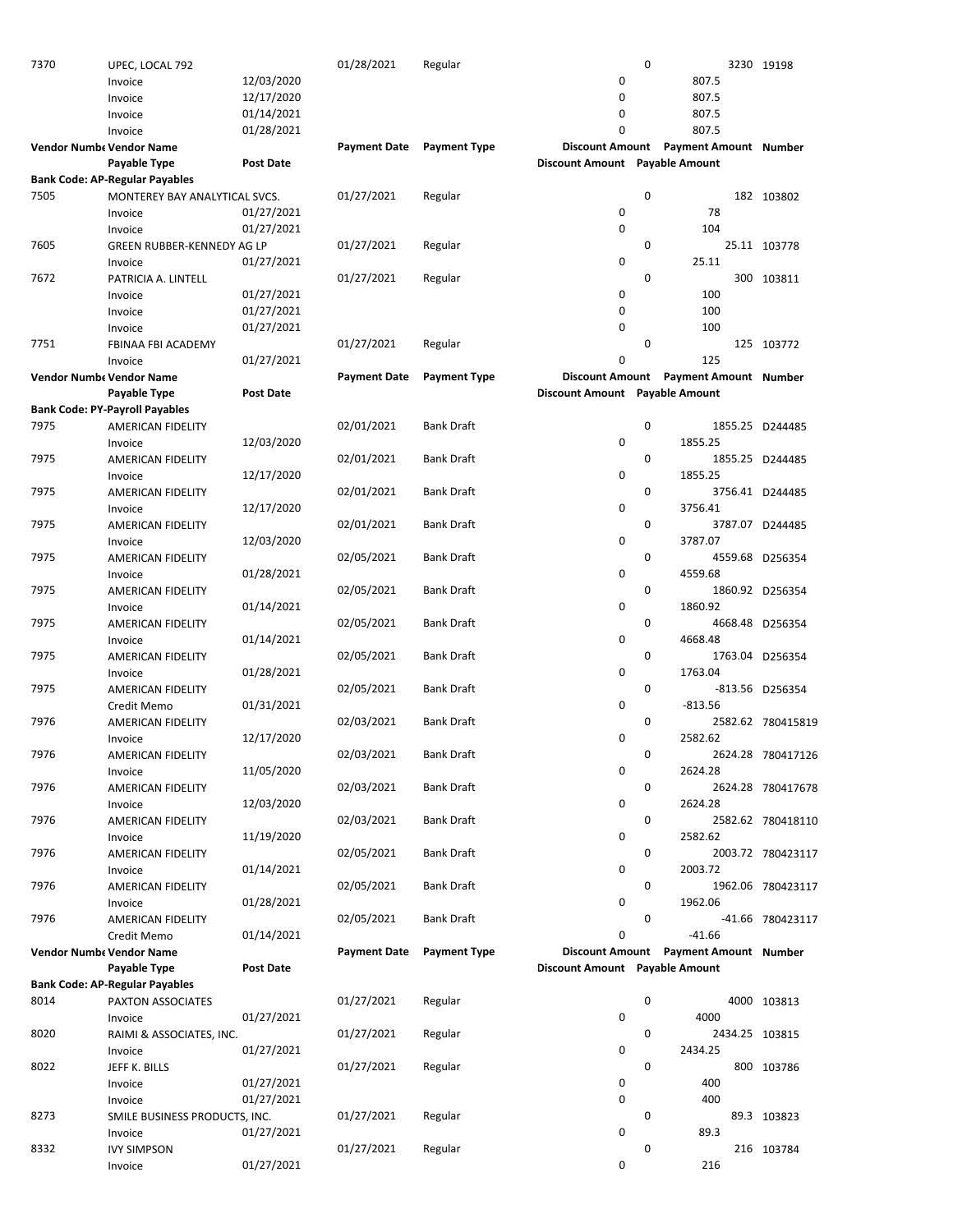| <b>Vendor Numbe Vendor Name</b> |                                                   |                  | Payment Date Payment Type |                     |                                |             | Discount Amount Payment Amount Number |                      |
|---------------------------------|---------------------------------------------------|------------------|---------------------------|---------------------|--------------------------------|-------------|---------------------------------------|----------------------|
|                                 | <b>Payable Type</b>                               | <b>Post Date</b> |                           |                     | Discount Amount Payable Amount |             |                                       |                      |
|                                 | <b>Bank Code: PY-Payroll Payables</b>             |                  |                           |                     |                                |             |                                       |                      |
| 8378                            | THE HARTFORD                                      |                  | 02/04/2021                | <b>Bank Draft</b>   |                                | 0           |                                       | 3985.87 652385802688 |
|                                 | Invoice                                           | 12/03/2020       |                           |                     | $\pmb{0}$                      |             | 3985.87                               |                      |
| 8378                            | THE HARTFORD                                      |                  | 02/04/2021                | <b>Bank Draft</b>   |                                | 0           |                                       | -265.49 652385802688 |
|                                 | Credit Memo                                       | 12/31/2020       |                           |                     | $\pmb{0}$                      |             | $-265.49$                             |                      |
|                                 |                                                   |                  |                           |                     |                                | 0           |                                       |                      |
| 8378                            | THE HARTFORD                                      |                  | 02/04/2021                | <b>Bank Draft</b>   |                                |             |                                       | 86.66 656694357459   |
|                                 | Debit Memo                                        | 01/31/2021       |                           |                     | $\pmb{0}$                      |             | 86.66                                 |                      |
| 8378                            | THE HARTFORD                                      |                  | 02/04/2021                | <b>Bank Draft</b>   |                                | 0           |                                       | 3968.37 656694357459 |
|                                 | Invoice                                           | 01/14/2021       |                           |                     | 0                              |             | 3968.37                               |                      |
| 8378                            | THE HARTFORD                                      |                  | 02/04/2021                | <b>Bank Draft</b>   |                                | 0           |                                       | -70.01 656694357459  |
|                                 | Credit Memo                                       | 01/28/2021       |                           |                     | 0                              |             | $-70.01$                              |                      |
| 8378                            | THE HARTFORD                                      |                  | 02/04/2021                | <b>Bank Draft</b>   |                                | 0           |                                       | 8.69 659441657746    |
|                                 | Debit Memo                                        | 11/30/2020       |                           |                     | $\pmb{0}$                      |             | 8.69                                  |                      |
| 8378                            | THE HARTFORD                                      |                  | 02/04/2021                | <b>Bank Draft</b>   |                                | 0           |                                       | 3985.87 659441657746 |
|                                 | Invoice                                           | 11/05/2020       |                           |                     | 0                              |             | 3985.87                               |                      |
| <b>Vendor Numbe Vendor Name</b> |                                                   |                  | <b>Payment Date</b>       | <b>Payment Type</b> |                                |             | Discount Amount Payment Amount Number |                      |
|                                 |                                                   |                  |                           |                     |                                |             |                                       |                      |
|                                 | Payable Type                                      | <b>Post Date</b> |                           |                     | Discount Amount Payable Amount |             |                                       |                      |
|                                 | <b>Bank Code: AP-Regular Payables</b>             |                  |                           |                     |                                |             |                                       |                      |
| 8380                            | SPORTSENGINE INC.                                 |                  | 01/27/2021                | Regular             |                                | $\mathbf 0$ |                                       | 37 103825            |
|                                 | Invoice                                           | 01/27/2021       |                           |                     | 0                              |             | 18.5                                  |                      |
|                                 | Invoice                                           | 01/27/2021       |                           |                     | $\pmb{0}$                      |             | 18.5                                  |                      |
| 8426                            | <b>CLIFTONLARSONALLEN LLP</b>                     |                  | 01/27/2021                | Regular             |                                | $\mathbf 0$ |                                       | 14865 103753         |
|                                 | Invoice                                           | 01/27/2021       |                           |                     | 0                              |             | 14865                                 |                      |
| 8455                            | <b>JERRY BLACKWELDER</b>                          |                  | 01/27/2021                | Regular             |                                | 0           |                                       | 300 103787           |
|                                 | Invoice                                           | 01/27/2021       |                           |                     | 0                              |             | 100                                   |                      |
|                                 |                                                   | 01/27/2021       |                           |                     | 0                              |             | 100                                   |                      |
|                                 | Invoice                                           |                  |                           |                     |                                |             |                                       |                      |
|                                 | Invoice                                           | 01/27/2021       |                           |                     | 0                              |             | 100                                   |                      |
| 8512                            | CALIFORNIA TOWING & TRANSPORT                     |                  | 01/27/2021                | Regular             |                                | 0           |                                       | 350 103749           |
|                                 | Invoice                                           | 01/27/2021       |                           |                     | $\pmb{0}$                      |             | 350                                   |                      |
| 8755                            | TRUST TWO - CORONA 1997 TRUST                     |                  | 01/27/2021                | Regular             |                                | $\mathbf 0$ |                                       | 2730 103833          |
|                                 | Invoice                                           | 01/27/2021       |                           |                     | 0                              |             | 2730                                  |                      |
| 8791                            | <b>MONTEREY ONE WATER</b>                         |                  | 01/27/2021                | Regular             |                                | 0           |                                       | 119 103804           |
|                                 | Invoice                                           | 01/27/2021       |                           |                     | 0                              |             | 119                                   |                      |
| 8886                            | SAGE RENEWABLES ENERGY CONSULTING, IN 01/27/2021  |                  |                           | Regular             |                                | 0           | 2594.07 103819                        |                      |
|                                 | Invoice                                           | 01/27/2021       |                           |                     | 0                              |             | 2594.07                               |                      |
| 8892                            | NCI AFFILIATES, INC.                              |                  | 01/27/2021                | Regular             |                                | 0           |                                       | 1225 103806          |
|                                 | Invoice                                           | 01/27/2021       |                           |                     | $\pmb{0}$                      |             | 1225                                  |                      |
|                                 |                                                   |                  |                           |                     |                                | 0           |                                       |                      |
| 8979                            | ERROL L. MONTGOMERY & ASSOCIATES, INC. 01/27/2021 |                  |                           | Regular             |                                |             |                                       | 2220 103771          |
|                                 | Invoice                                           | 01/27/2021       |                           |                     | 0                              |             | 200                                   |                      |
|                                 | Invoice                                           | 01/27/2021       |                           |                     | 0                              |             | 2020                                  |                      |
| 9046                            | JONATHAN GABRIEL WIZARD                           |                  | 01/27/2021                | Regular             |                                | 0           |                                       | 200 103788           |
|                                 | Invoice                                           | 01/27/2021       |                           |                     | 0                              |             | 100                                   |                      |
|                                 | Invoice                                           | 01/27/2021       |                           |                     | 0                              |             | 100                                   |                      |
| 9204                            | PAUL HERBERT CAUSEY                               |                  | 01/27/2021                | Regular             |                                | 0           |                                       | 1610.7 103812        |
|                                 | Invoice                                           | 01/27/2021       |                           |                     | 0                              |             | 1610.7                                |                      |
| 9212                            | <b>WEX BANK</b>                                   |                  | 01/27/2021                | Regular             |                                | 0           |                                       | 58.18 103842         |
|                                 | Invoice                                           | 01/27/2021       |                           |                     | 0                              |             | 58.18                                 |                      |
| 9224                            | ALISSA KISPERSKY                                  |                  | 01/27/2021                | Regular             |                                | 0           |                                       | 100 103738           |
|                                 | Invoice                                           | 01/27/2021       |                           |                     | 0                              |             | 100                                   |                      |
| 9247                            | VERIZON CONNECT NWF INC.                          |                  | 01/27/2021                | Regular             |                                | 0           | 4057.35 103837                        |                      |
|                                 |                                                   | 01/27/2021       |                           |                     | 0                              |             |                                       |                      |
|                                 | Invoice                                           |                  |                           |                     |                                |             | 349.63                                |                      |
|                                 | Invoice                                           | 01/27/2021       |                           |                     | 0                              |             | 1838.01                               |                      |
|                                 | Invoice                                           | 01/27/2021       |                           |                     | $\pmb{0}$                      |             | 1869.71                               |                      |
| 9313                            | MANUEL L. LOPEZ & LINDA L. LOPEZ                  |                  | 01/27/2021                | Regular             |                                | 0           |                                       | 35 103795            |
|                                 | Invoice                                           | 01/27/2021       |                           |                     | 0                              |             | 35                                    |                      |
| 9332                            | DENISE DUFFY & ASSOCIATES, INC.                   |                  | 01/27/2021                | Regular             |                                | 0           |                                       | 14111 103764         |
|                                 | Invoice                                           | 01/27/2021       |                           |                     | $\pmb{0}$                      |             | 14111                                 |                      |
| 9347                            | MARY ANN McCONNELL                                |                  | 01/27/2021                | Regular             |                                | 0           |                                       | 300 103797           |
|                                 | Invoice                                           | 01/27/2021       |                           |                     | 0                              |             | 300                                   |                      |
| 9348                            | SANTA CRUZ WESTSIDE ELECTRIC, INC.                |                  | 01/27/2021                | Regular             |                                | $\mathbf 0$ | 60932.64 103821                       |                      |
|                                 | Invoice                                           | 01/27/2021       |                           |                     | 0                              |             | 55390.34                              |                      |
|                                 |                                                   | 01/27/2021       |                           |                     | 0                              |             | 5542.3                                |                      |
|                                 | Invoice                                           |                  |                           |                     |                                |             |                                       |                      |
| 9355                            | ZetX, INC.                                        |                  | 01/27/2021                | Regular             |                                | 0           |                                       | 2380 103845          |
|                                 | Invoice                                           | 01/27/2021       |                           |                     | 0                              |             | 2380                                  |                      |
|                                 | Vendor Numbe Vendor Name                          |                  | <b>Payment Date</b>       | <b>Payment Type</b> |                                |             | Discount Amount Payment Amount Number |                      |
|                                 | Payable Type                                      | <b>Post Date</b> |                           |                     | Discount Amount Payable Amount |             |                                       |                      |